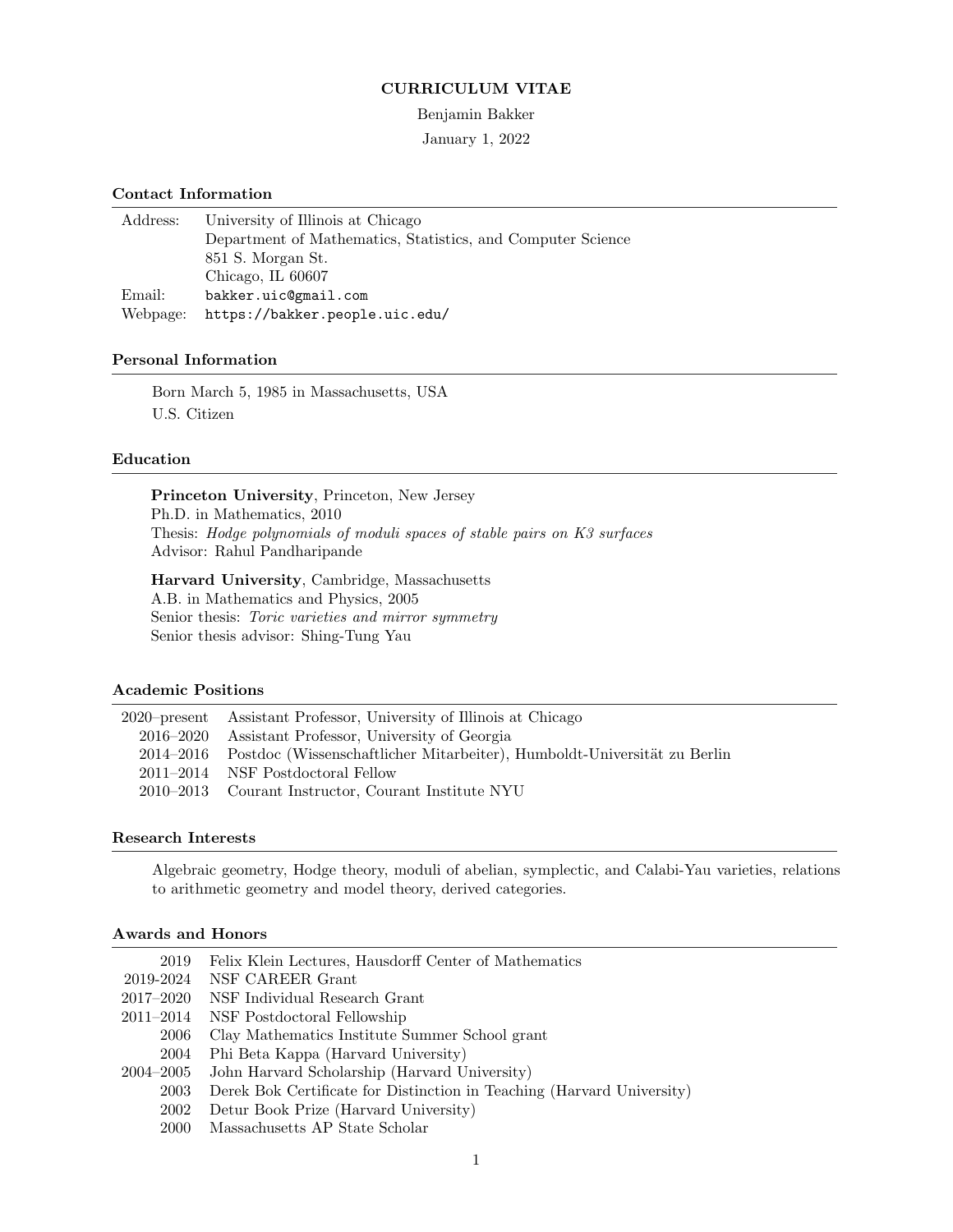Definable structures on flat bundles, with S. Mullane, 7 pages, submitted. Finiteness for self-dual classes in integral variations of Hodge structure, with T. W. Grimm, C. Schnell, and J. Tsimerman, 27 pages, submitted. Quasiprojectivity of images of mixed period maps, with Y. Brunebarbe and J. Tsimerman, 20 pages, submitted. The global moduli theory of symplectic varieties, with C. Lehn, 47 pages, submitted. o-minimal GAGA and a conjecture of Griffiths, with Y. Brunebarbe and J. Tsimerman, 31 pages, submitted. On the Frey–Mazur conjecture over low genus curves, with J. Tsimerman, 17 pages, arXiv preprint, 2013. Algebraic approximation and the decomposition theorem for Kähler Calabi-Yau varieties, with H. Guenancia and C. Lehn, 44 pages, *Invent. Math.* to appear. Definability of mixed period maps, with Y. Brunebarbe, B. Klingler, and J. Tsimerman, 15 pages, J. Eur. Math. Soc. to appear. A global Torelli theorem for singular symplectic varieties, with C. Lehn, *J. Eur. Math. Soc.* 23(3):949-994 (2021). Tame topology of arithmetic quotients and algebraicity of Hodge loci, with B. Klingler and J. Tsimerman, J. Amer. Math. Soc.  $33(4):917-939$  (2020). The Ax–Schanuel conjecture for variations of Hodge structures, with J. Tsimerman, *Invent. Math.* 217(1):77-94 (2019). The Mercat conjecture for stable rank 2 vector bundles on generic curves, with G. Farkas, Amer. J. Math. 140(5):1277-1295 (2018). The geometric torsion conjecture for abelian varieties with real multiplication, with J. Tsimerman, *J. Differential Geom.* 109(3):379-409 (2018). The Kodaira dimension of complex hyperbolic manifolds with cusps, with J. Tsimerman, *Compos. Math.* 154(3):549-564 (2018). A classification of Lagrangian planes in holomorphic symplectic varieties, J. Inst. Math. Jussieu 16(4):859-877 (2017). p-torsion monodromy representations of elliptic curves over geometric function fields, with J. Tsimerman, Ann. of Math. 184(3):709-744 (2016). Lagrangian 4-planes in holomorphic symplectic varieties of  $K3^{[4]}$ -type, with A. Jorza, Cent. Eur. J. Math. 12(7):952-975 (2014). Higher rank stable pairs on K3 surfaces, with A. Jorza, Commun. Number Theory Phys. 6(4):805-847 (2012). Hodge polynomials of moduli spaces of stable pairs on K3 surfaces, Ph.D. thesis, Princeton University, 2010. Other Publications Hodge theory and o-minimality, Felix Klein Lecture notes, 32 pages. Lectures on the Ax–Schanuel conjecture, with J. Tsimerman, Arithmetic Geometry of Logarithmic Pairs and Hyperbolicity of Moduli Spaces, 1-68, CRM Short Courses, Springer, 2020.

2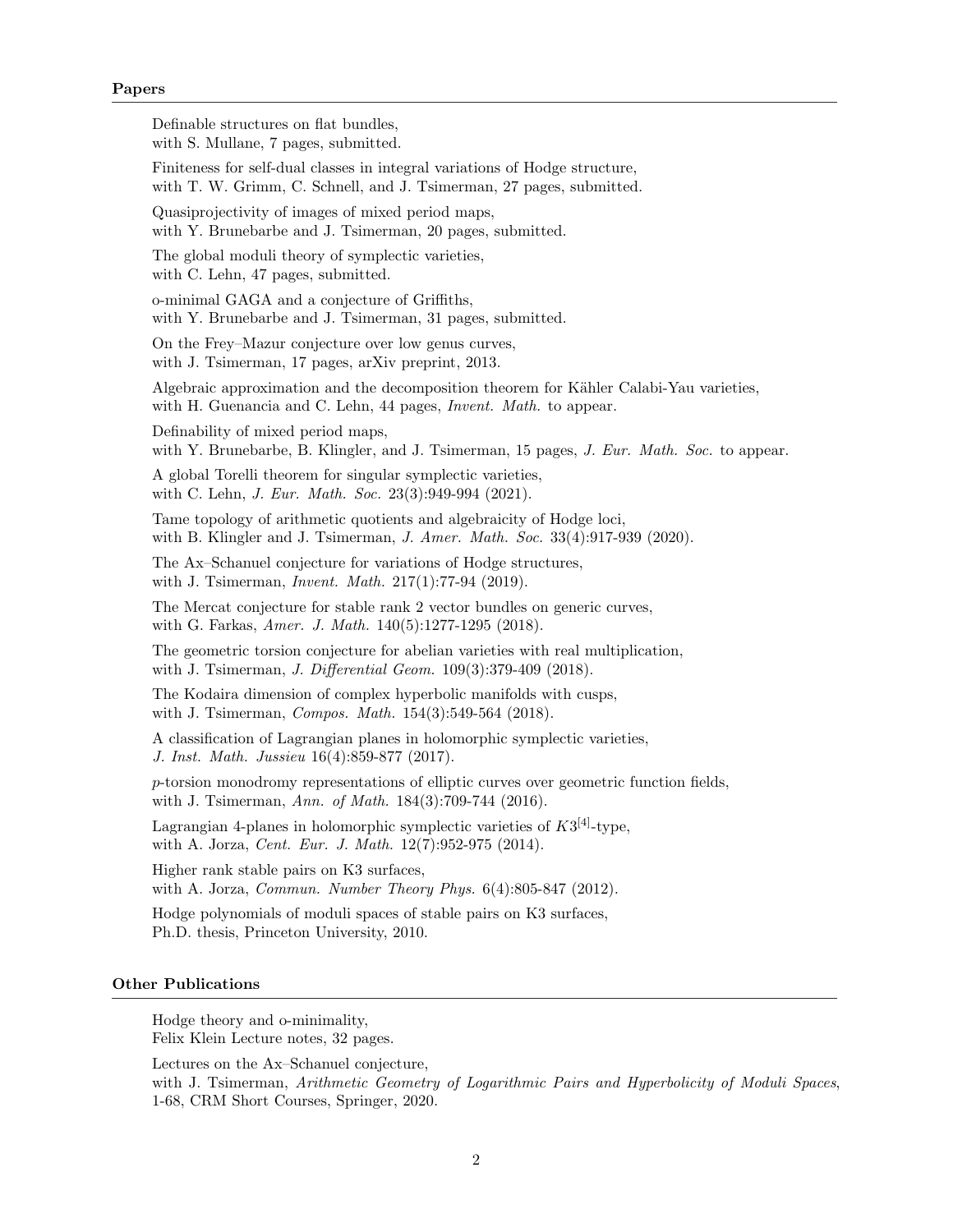## Invited Conference Talks and Lecture Series

| September 2021 | Hyperkähler Geometry, Bonn                                                                |
|----------------|-------------------------------------------------------------------------------------------|
| November 2020  | Geometry and TACoS, ETH Zürich                                                            |
| October 2020   | AMS Special Session on Geometry and Arithmetic of Hyperkähler Manifolds, Chattanooga      |
| September 2020 | Categories, Cycles and Cohomology of Hyperkhler Varieties, Bonn                           |
| August 2020    | Komplexe Analysis - Algebraicity and Transcendence, Oberwolfach                           |
| September 2019 | AGNES, Boston College                                                                     |
| September 2019 | o-Minimal Structures in Algebraic Geometry, Freiburg Universität                          |
| June 2019      | Symposium on Symplectic Varieties and Moduli Spaces, ETH Zürich                           |
| May 2019       | Felix Klein Lectures, Bonn Universität, Bonn                                              |
| April 2019     | Moduli in Budapest, Rényi Institute of Mathematics, Budapest                              |
| April 2019     | o-minimal geometry and Hodge theory, ETH Zürich                                           |
| March 2019     | Midwest Algebraic Geometry Graduate Conference, University of Illinois, Chicago           |
| February 2019  | Hodge theory and birational geometry, CIRM, Luminy                                        |
| September 2018 | Workshop on Moduli Spaces and Related Problems, Shanghai                                  |
| June 2018      | AMS-CMS Joint Meetings, Fudan University, Shanghai                                        |
| May 2018       | Shimura varieties and hyperbolicity of moduli spaces, UQAM, Montreal                      |
| October 2017   | WAGS, UC Los Angeles                                                                      |
| May 2017       | Geometry and Topology of Ball Quotients and Related Topics, Hunter College                |
| April 2017     | Mini-school on abelian and symplectic varieties, UNC Chapel Hill                          |
| August 2016    | Geometry at the ANU, Australian National University, Canberra                             |
| January 2016   | German-Israeli Workshop in Algebraic and Tropical Geometry, Bar-Ilan University, Tel-Aviv |
| December 2015  | North German Algebraic Geometry Seminar, Freie Universität, Berlin                        |
| October 2015   | Symposium on Symplectic Varieties and Moduli Spaces, Kyoto University                     |
| February 2015  | Geometry and arithmetic of hyperkähler manifolds, Leibniz-Universität                     |
| February 2015  | Motivic invariants related to K3 and abelian geometries, Humboldt-Universität             |
| October 2014   | Current developments in moduli theory, Northeastern University, Boston                    |
| August 2014    | Recent Developments in Algebraic and Arithmetic Geometry, Rényi Institute, Budapest       |
| November 2013  | Holomorphic Symplectic Varieties, BICMR, Peking University                                |
| September 2013 | Arithmetic and Geometry of Rational Curves, Rice University, Houston                      |
| October 2012   | Hyperkähler Geometry, Stony Brook University                                              |
| June 2011      | Holomorphic Symplectic Varieties, Courant Institute NYU                                   |

## Invited Seminar Talks

| November 2021 | Colloquium, Northeastern University, Boston                             |
|---------------|-------------------------------------------------------------------------|
| November 2021 | Colloquium, University of Chicago                                       |
| May 2021      | Algebraic geometry seminar, ETH Zürich                                  |
| March 2021    | Algebraic geometry seminar, Purdue University                           |
| January 2021  | Algebraic geometry seminar, UC Davis                                    |
| November 2020 | Algebraic geometry seminar, University of Ohio                          |
| November 2020 | Algebraic geometry seminar, University of Wisconsin                     |
| October 2020  | Algebraic geometry seminar, Princeton University                        |
| February 2020 | Colloquium, Brown University                                            |
| February 2020 | Colloquium, University of Toronto                                       |
| January 2020  | Colloquium, Rice University                                             |
| January 2020  | Colloquium, University of Illinois, Chicago                             |
| December 2019 | Colloquium, University of Illinois, Urbana-Champaign                    |
| December 2019 | Algebraic geometry seminar, University of Michigan                      |
| November 2019 | Colloquium, UC San Diego                                                |
| October 2019  | Colloquium, Washington University                                       |
| October 2019  | Algebraic geometry seminar, Washington University                       |
| October 2019  | Algebraic geometry seminar, Brown University                            |
| May 2019      | Algebraic geometry seminar, Max Planck Institut, Bonn                   |
| April 2019    | Algebraic geometry seminar, Institut de Mathématiques de Jussieu, Paris |
| March 2019    | Algebraic geometry seminar, New York University                         |
|               |                                                                         |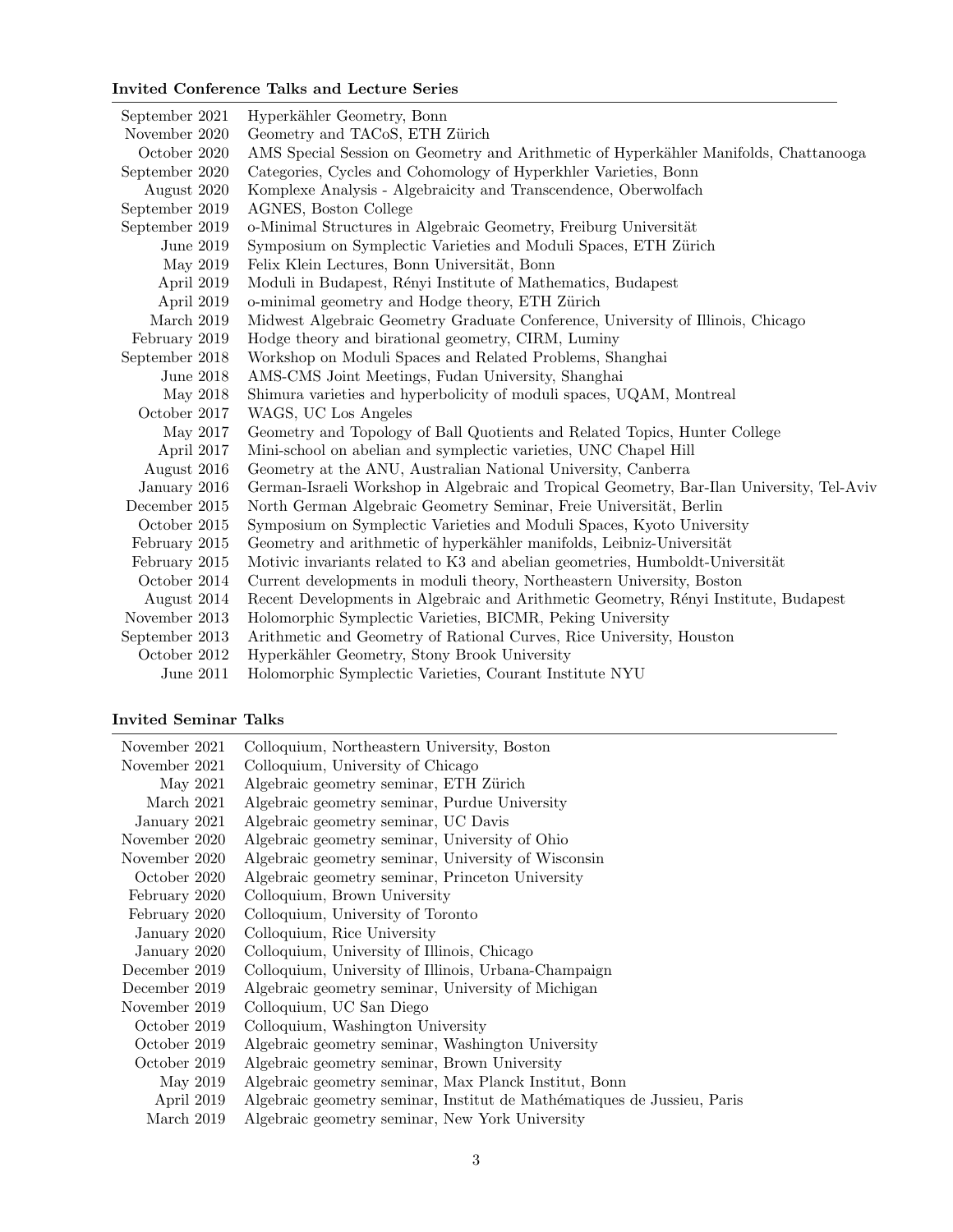# Invited Seminar Talks (continued)

| February 2019  | Colloquium, Stony Brook University                                   |
|----------------|----------------------------------------------------------------------|
| February 2019  | Algebraic geometry seminar, Stony Brook University                   |
| December 2018  | Number theory seminar, University of Wisconsin                       |
| November 2018  | Algebraic geometry seminar, Duke University                          |
| May 2018       | Algebraic geometry seminar, Rutgers University                       |
| April 2018     | Algebraic geometry seminar, Northwestern University                  |
| April 2018     | Algebraic geometry seminar, University of Illinois, Chicago          |
|                | Algebraic geometry seminar, UC Davis                                 |
| January 2018   | Algebraic geometry seminar, Boston College                           |
| December 2017  | Geometry seminar, Temple University                                  |
| December 2017  | Algebra seminar, University of Pennsylvania                          |
| October 2017   | Algebraic geometry seminar, Princeton University                     |
| April 2017     | Algebra seminar, University of Kentucky                              |
| March 2017     | Algebraic geometry seminar, Columbia University                      |
| February 2017  | Algebraic geometry seminar, UC San Diego                             |
| January 2017   | Algebraic geometry seminar, Stanford University                      |
| November 2016  | Algebraic geometry seminar, Stony Brook University                   |
| October 2016   | Colloquium, University of South Carolina                             |
| October 2016   | Algebra and number theory seminar, Emory University                  |
| June 2016      | Algebraic geometry seminar, University of Edinburgh                  |
| March 2016     | Algebraic and Tropical Geometry, Yale University                     |
| March 2016     | Colloquium, University of Georgia                                    |
| February 2016  | Colloquium, Rice University                                          |
| February 2016  | Algebraic geometry seminar, University of Hong Kong                  |
| January 2016   | Colloquium, University of Washington                                 |
| January 2016   | Colloquium, University of Notre Dame                                 |
| January 2016   | Colloquium, UC Irvine                                                |
| December 2015  | Colloquium, University of Pennsylvania                               |
| November 2015  | SFB Kolloquium, Universität Mainz                                    |
| September 2015 | Algebraic geometry seminar, Northeastern University                  |
| September 2015 | Algebraic geometry seminar, Courant Institute NYU                    |
| June $2015$    | Algebraic geometry seminar, Leibniz-Universität Hannover             |
| January 2015   | Number theory seminar, University of Toronto                         |
| January 2014   | Algebraic geometry seminar, Max Planck Institut, Bonn                |
| November 2014  | Algebraic geometry seminar, Humboldt-Universität Berlin              |
| November 2014  | Algebraic geometry seminar, ETH Zürich                               |
| October 2014   | Algebraic geometry seminar, Columbia University                      |
| September 2014 | Lie groups seminar, Yale University                                  |
| September 2014 | Algebra seminar, University of Pennsylvania                          |
|                | Algebraic geometry preprint seminar, Columbia University             |
| January 2014   | Algebraic geometry seminar, Leibniz-Universität Hannover             |
| January 2014   | Algebraic geometry seminar, Humboldt-Universität Berlin              |
| January 2014   | Algebraic geometry seminar, University of Chicago                    |
| December 2013  | Algebraic geometry seminar, Courant Institute NYU                    |
| December 2013  | Algebraic geometry seminar, University of Michigan                   |
| November 2013  | Number theory seminar, University of Illinois, Chicago               |
| November 2013  | Algebraic geometry seminar, University of Illinois, Urbana-Champaign |
| November 2013  | Algebraic geometry seminar, University of Notre Dame                 |
| October 2013   | Algebra seminar, University of Pennsylvania                          |
| May 2013       | Algebraic geometry seminar, Courant Institute                        |
| April 2012     | Algebraic geometry seminar, University of Massachusetts, Amherst     |
| January 2012   | Algebraic geometry seminar, UC San Diego                             |
| January 2012   | Algebraic geometry seminar, Caltech                                  |
| October 2011   | Algebraic geometry seminar, Courant Institute NYU                    |
| October 2011   | Algebraic geometry seminar, Harvard/MIT                              |
|                | February 2018<br>April $2014\,$                                      |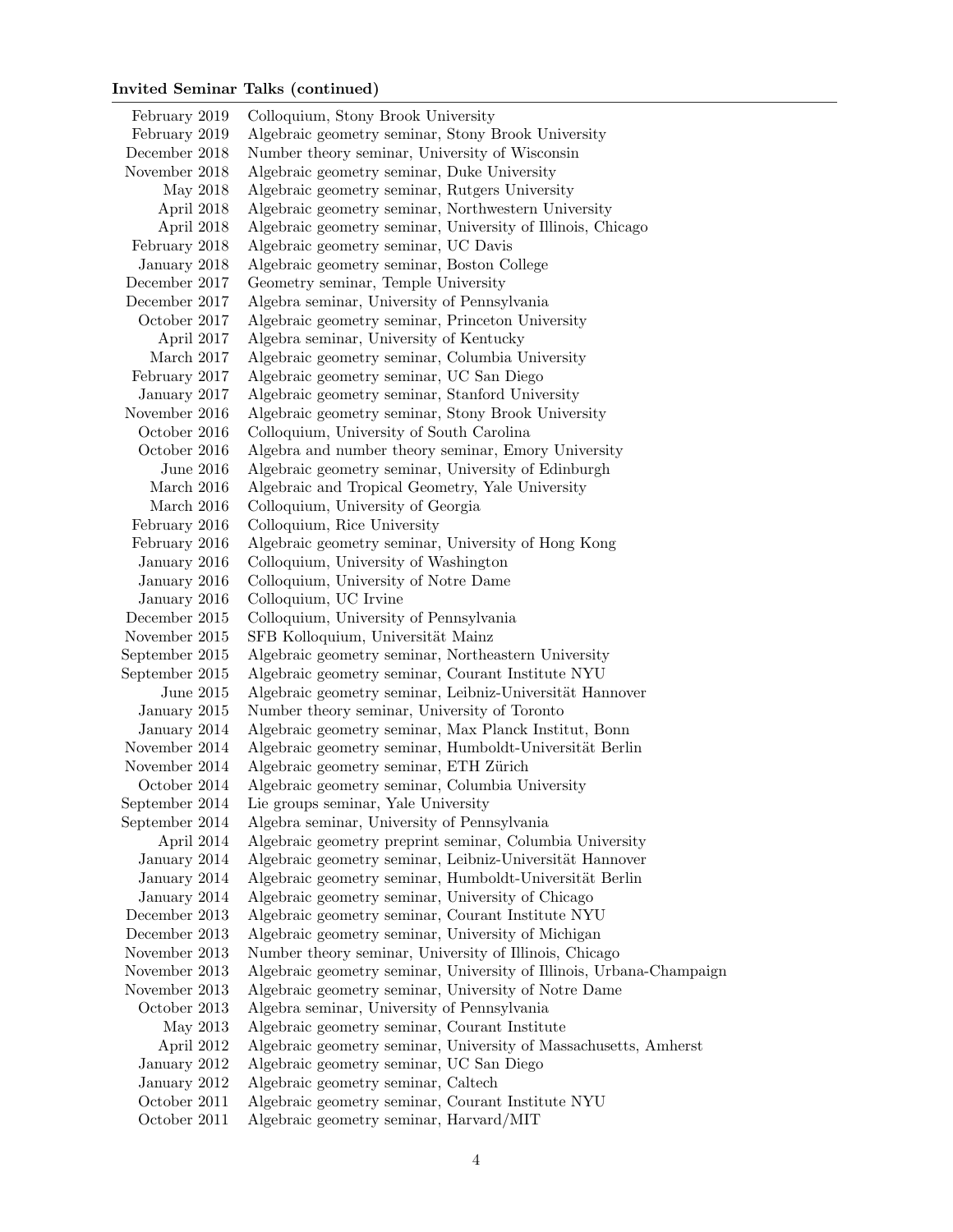# Invited Seminar Talks (continued)

|            | November 2010 Algebraic geometry seminar, Courant Institute    |
|------------|----------------------------------------------------------------|
|            | October 2010 Graduate student seminar, Princeton University    |
|            | September 2010 Algebraic geometry seminar, Columbia University |
| March 2010 | Moduli seminar, Princeton University                           |

# Conference Organization

| December 2020 Hodge theory, period mappings, and local systems, CRM, Montreal               |
|---------------------------------------------------------------------------------------------|
| February 2018 Joint Athens-Atlanta Number Theory Seminar, Athens, GA                        |
| March 2017 Georgia Algebraic Geometry Symposium, Athens, GA                                 |
| August 2015 IRTG Summer School: Recent advances in algebraic and arithmetic geometry, Siena |
|                                                                                             |

# Teaching Experience

| Assistant Professor, UIC                                           |
|--------------------------------------------------------------------|
| Hyperkähler manifolds (Math 571)                                   |
| Second Course in Abstract Algebra I (Math 516)                     |
| Definable Complex Analytic Geometry (Math 571)                     |
| Linear Algebra I (Math 320)                                        |
| Assistant Professor, UGA                                           |
| Moduli spaces (Math 8330)                                          |
| Calculus II (Math 2260)                                            |
| Differential equations (Math 2700)                                 |
| (Counter) examples in char. p geometry (Math 8330)                 |
| Commutative Algebra (Math 8020)                                    |
| Topics in Hodge theory research group (Math 8850)                  |
| Differential equations (Math 2700)                                 |
| Abelian Varieties (Math 8330)                                      |
| Modern Algebra and Geometry I (Math 4000)                          |
| Graduate Modern Algebra and Geometry I (Math 6000)                 |
| Organizer of the college seminar at Humboldt-Universität zu Berlin |
| Nonarchimedean analytic geometry and rational points               |
| Literature seminar                                                 |
| Faltings' theorem                                                  |
| Derived equivalence of abelian varieties                           |
| Instructor at Courant Institute, NYU                               |
| Undergraduate reading course on Elementary Number Theory           |
| Graduate Algebraic Number Theory (MATH-GA 2210)                    |
| Elementary Number Theory (MATH-UA 248)                             |
| Graduate Algebra I (MATH-GA 2130)                                  |
| Graduate reading course on Complex Algebraic Curves                |
| Graduate Algebraic Topology II (Math-GA 2320)                      |
| Calculus $(V63.0121)$                                              |
| Instructor at Princeton University                                 |
| Calculus (Math 103)                                                |
| Teaching Assistant at Princeton University                         |
| Numbers, Equations, and Proofs (Math 214)                          |
| Advanced Multivariable Calculus (Math 203)                         |
| Analysis in Several Variables (Math 218)                           |
| Ordinary Differential Equations (Math 303)                         |
| Calculus (Math 104)                                                |
| Multivariable Calculus (Math 201)                                  |
| Linear Algebra (Math 202)                                          |
|                                                                    |